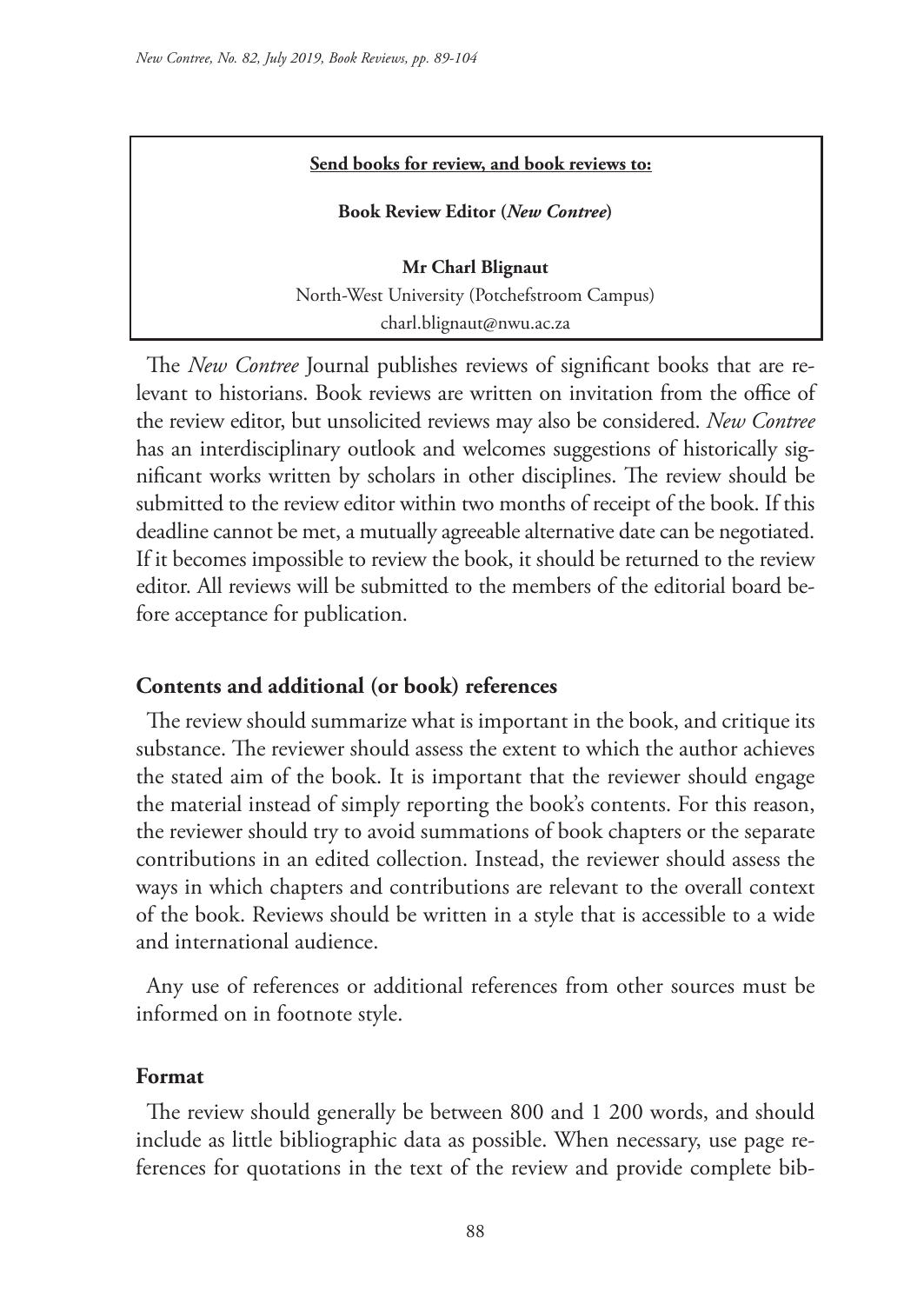liographic details of the source. The review should begin with a heading that includes all the bibliographic data. The elements of the heading should be arranged in the order presented in the following example:

*The early mission in South Africa/Die vroeë sending in Suid-Afrika, 1799-1819*. Pretoria: Protea Book House, 2005, 272 pp., map, chronology, bibl., index. ISBN: 1-9198525-42-8. By Karel Schoeman.

Do not indent the first line of the first paragraph, but indent the first line of all successive paragraphs. Use double spacing for the entire review. Add your name and institutional affiliation at the end of the review. Accuracy of content, grammar, spelling, and citations rests with the reviewer, and we encourage you to check these before submission. Reviews may be transmitted electronically as a Word file attachment to an email to the review editor. If you have additional questions, please contact the Book Review Editors.

*More on Soviet military personnel in Angola Cuito Cuanavale: Frontline accounts by Soviet soldiers*

# **(Translated by T Reilly. Auckland Park: Jacana, 2014, 222 pp. ISBN: 978-1431409631)**

## **G Shubin, I Zhdarkin, V Barabulya and A Kuznetsova-Timonova (eds.)**

Colin Darch *University of Cape Town, Human Sciences Research Council* colin.darch@gmail.com

The battle between the invading South African armed forces and Angola's FAPLA around the small town of Cuito Cuanavale was a key moment in the so-called "Border War". The fighting lasted for several months between August 1987 and March 1988, and the battle ended – and judgements differ sharply on this – either in victory for the Angolans and their Cuban allies, who were able to prevent the capture of the town, or in success for the South Africans, who wanted to protect UNITA's territory in southern Angola, and hence to block access by SWAPO to the border between Angola and Namibia.

The SADF had been involved in southern Angola on and off since October 1975, supporting UNITA and defending South African control of South-West Africa (now Namibia) from incursions by SWAPO, the liberation movement fighting for national independence. However, by the mid-1980s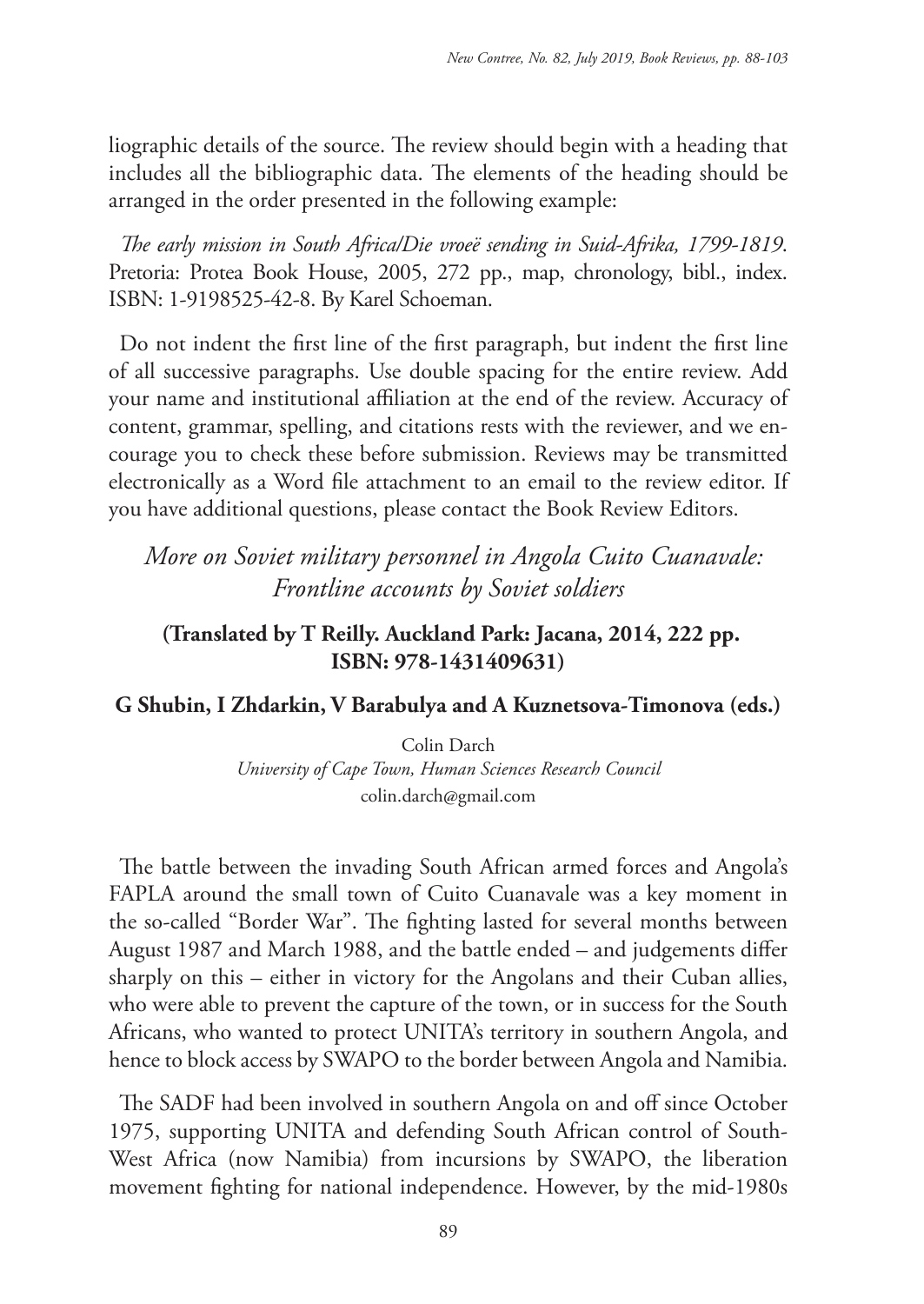and with Soviet logistical help, the balance of forces was shifting significantly away from SADF dominance. Angolan military capacity had improved significantly, especially in terms of an extensive radar screen that, together with their access to modern MiG fighter planes, had helped FAPLA and the Cubans to gain control of the air. In August 1987, probably on Soviet advice, the Angolans therefore began to plan a conventional attack against Jamba, the main UNITA military base and headquarters. In response, the South Africans quickly mobilised large numbers of troops, and with their UNITA allies, were able to block the FAPLA advance on Jamba. They then counter-attacked, but were stopped in their turn by the Angolans and Cubans, dug in around Cuito Cuanavale. Despite the use of long-range artillery to bombard the town, and repeated assaults by UNITA infantry, the situation turned into a stalemate.

This battle has for many years been widely regarded as a turning point in Namibia's progress towards independence, and eventually towards the end of the internal conflict inside Angola between the MPLA government and UNITA as well. Nevertheless, in the intervening thirty years, opinion about what actually happened and what it meant politically and militarily has remained as sharply divided as ever. There is an extensive literature on the Border War and on the battle itself, much of it contentious (see, e.g. Scholtz's polemical 2011 review article on the battle in *Scientia Militaria*). Other books and articles include works by the late Thomas Ohlson, Horace Campbell, Fred Bridgland, and the multi-faceted collection edited by Ian Liebenberg, Jorge Risquet and Vladimir Shubin, *A Far-Away War: Angola, 1975-1989* (2015).

So what does the book under review add to our overall understanding of the nature of the battle, and to our knowledge of covert Soviet involvement in combat operations in Angola? The short answer is disappointingly little beyond the anecdotal. The book is described on the cover as a follow-up to *Bush War: the Road to Cuito Cuanavale* (2011), which this reviewer discussed in the pages of the *Journal of Southern African Studies* in 2017. In that review I pointed out that these Russian/Soviet memoirs of Angolan combat are part of a larger, self-referential body of work, the purpose of which is at least partly to secure legal recognition in Russia of the veterans' role in Angola, and consequently access to state pensions as former combatants in overseas wars (*veterany boevykh deistvii*). Struggles over formal and permanent recognition as war veterans (*uchastniki voiny*) – a legal status that has in the past carried multiple advantages such as cheap travel, access to interest-free loans, and special holidays – have a long history in Russia, going all the way back to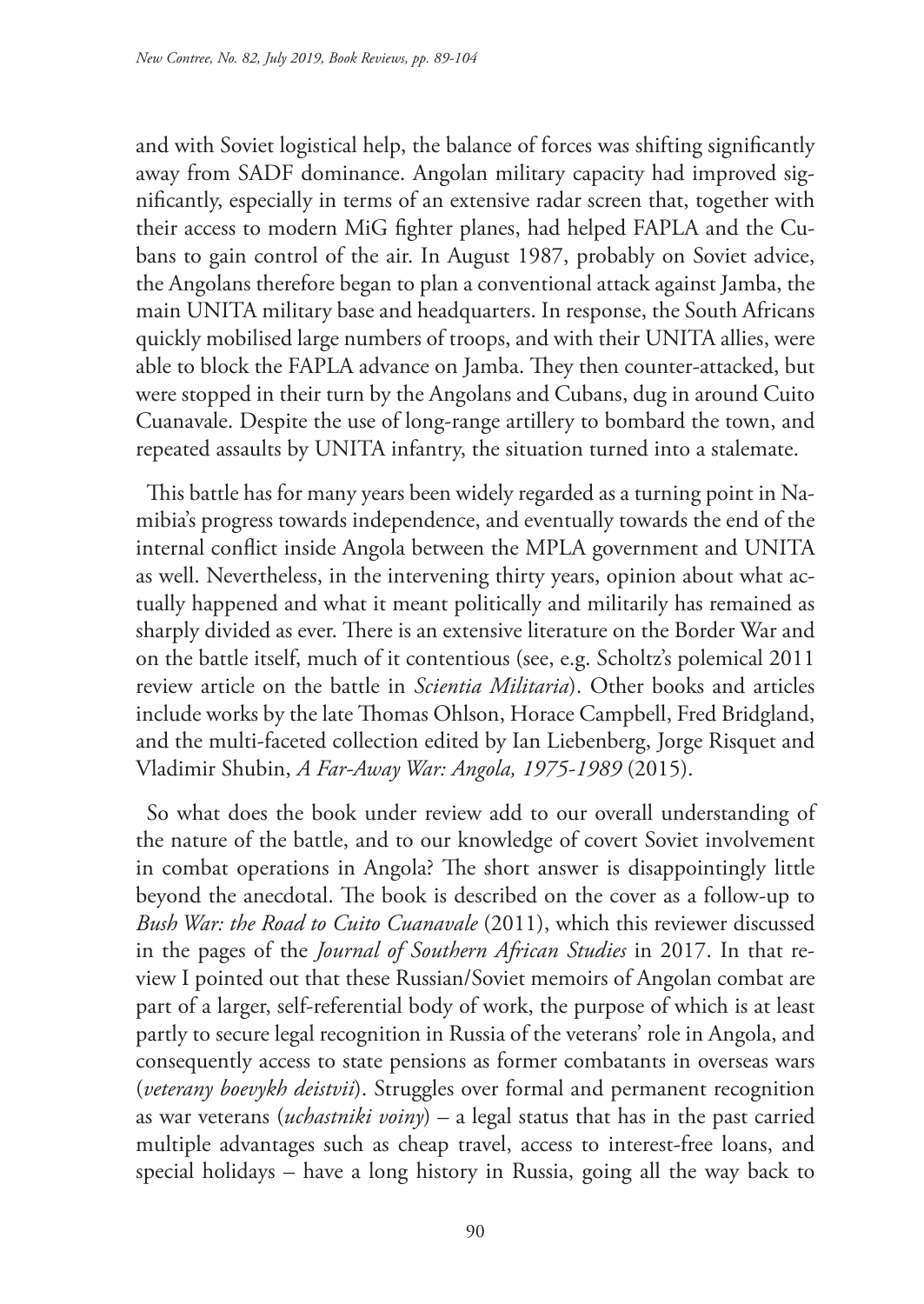CPSU resolution no.907 of November 1978. Even in Soviet times, however, the right to the status (for participants in the 'Great Patriotic War') was narrowly defined. The association to which the Angolan veterans belong, the *Soyuz Veteranov Angoly* (Union of Angola Veterans) runs a website which contains a large amount of this kind of material, in Russian, by these and other ex-combatants, at least partly in support of their hopeful claims. The chapter in this book headed 'Four Soviet Veterans' is taken directly from the website.

This book, whose editorial team included the late Gennady Shubin as well as the veteran Igor Zhdarkin, himself a memoirist of note, consists of extremely lightly-edited memoirs by twelve different ex-Soviet ex-soldiers, the majority of whom are described as having served as military interpreters or translators. It includes sixteen pages of photographs printed on glossy paper, many of them in colour. As interpreters, the unfortunate Soviets do not seem to have been especially well-prepared or effective, although they were exposed to serious danger in combat situations. Igor Bakush describes how a colleague, Oleg Snitko, (who trained in Kiev and seems to have been a Ukrainian) died after being wounded in action near Cuito Cuanavale, despite being medivacked to safety by helicopter (p. 133-134).

Alexander Kalan writes that he completed 'an accelerated ten-month Portuguese language course' in 1986, but when he arrived in Angola with his compatriots "we could understand nothing of the Angolans' speech" (p. 62). The book also includes a diary written by Kalan, covering four months from 13 July to 17 November 1987, with no explanation by the editors of how he was able first of all to write it, and second, to smuggle it home against regulations. Another non-Russian interpreter, Oleg Gritsuk, writes that he studied Spanish at the Minsk State Educational Institute for Foreign Languages (in what is now Belarus), but was sent to Angola to learn Portuguese "on the job" – presumably on the grounds that Spanish is fairly similar to Portuguese. He writes that to begin with he "didn't understand anything in Portuguese and could not translate at all" (p. 145). One wonders, of course, what price was paid in combat situations for this inability to communicate effectively.

The Belarusian, Gritsuk, also testifies that there was "no particular enmity" between the uneducated teenage soldiers of FAPLA and UNITA:

When government troops captured UNITA prisoners they would immediately fraternise … There would be a military counterintelligence officer … who would supposedly conduct an interrogation, but the prisoner would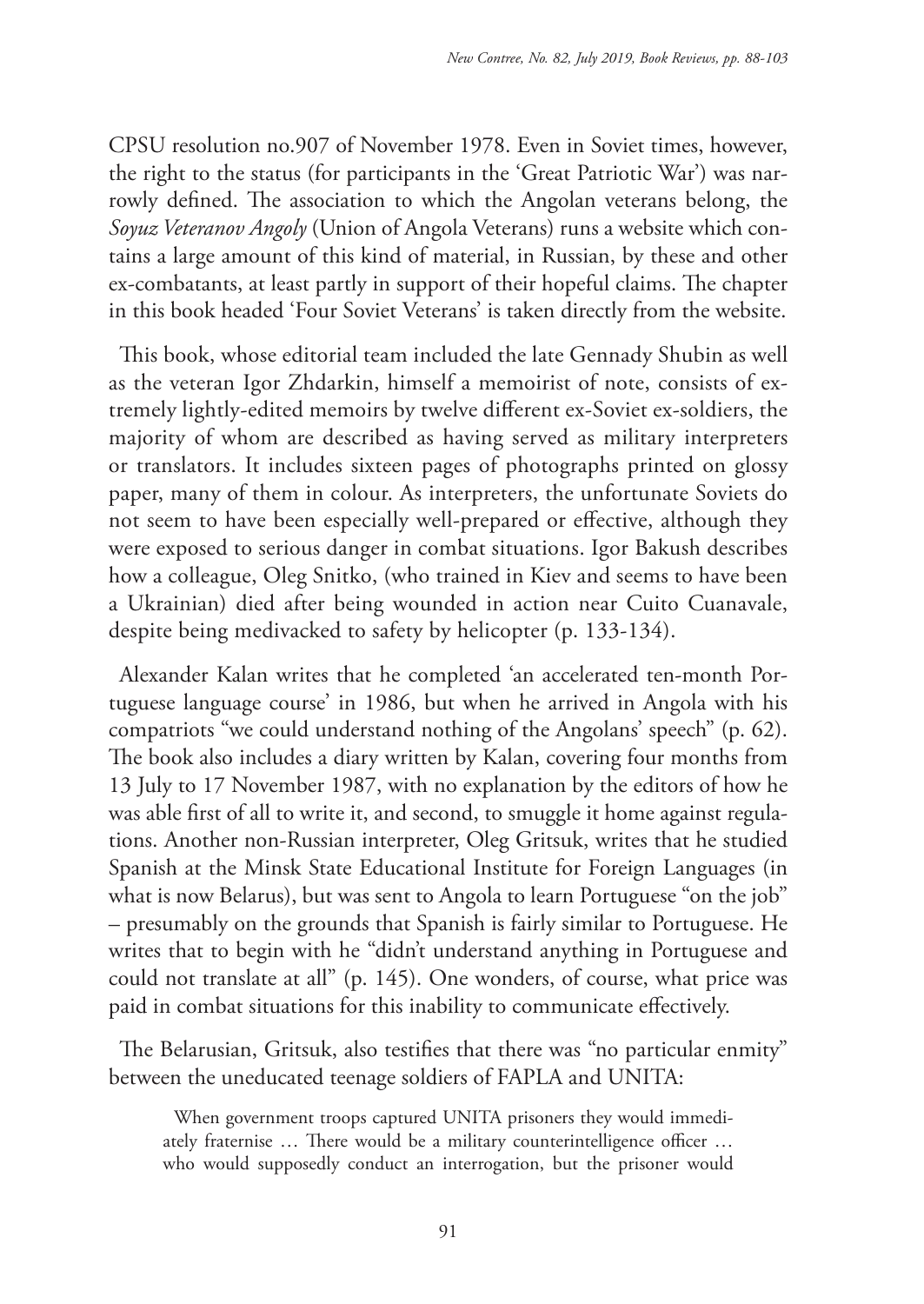know nothing and understand nothing about maps as well. They would just feed him and let him go (p. 155).

Unhappily, the book is almost completely lacking in explanatory or contextual apparatus, presumably in the hope that the texts will be able to speak for themselves. Apart from the testimonies themselves, there is also an introduction, a conclusion (devoted to the debunking of several "myths" about the battle), and a "List of Major Weaponry" (p. 214-222). This is arranged in two sections, SADF and UNITA on the one hand, and Soviet, Cuban and FAPLA on the other. Within each section, the descriptions – whether of aircraft, trucks, artillery, or light weapons – are simply in alphabetical order, e.g. "M-38: Soviet-made 82-mm mortar". It is thus left to the reader to try to make sense of the list.

The introduction consists of a broad brushstroke account of the military events of 1987-1988, including details of Soviet involvement, but offers no comment on the accounts by the Soviet participants which are the book's raison d'être. Perhaps unsurprisingly, the editors conclude their introduction with the large claim that:

The failure of the South African offensive near Cuito Cuanavale and the appearance of units of the Cuban forces at the Namibian border forced the South African government to call off its military actions and to begin negotiations. As a result, on 22 December 1988 in New York, a three-sided agreement was signed between South Africa, Angola and Cuba … A direct result of this agreement was the granting of independence to Namibia and the dismantling of the apartheid system in South Africa (p. 12).

It is certainly defensible to argue that the battle was a turning point in the liberation of southern Africa as a region, but to claim that this was simply a "direct result" is to risk privileging the military over other factors in the process, including the political and the economic.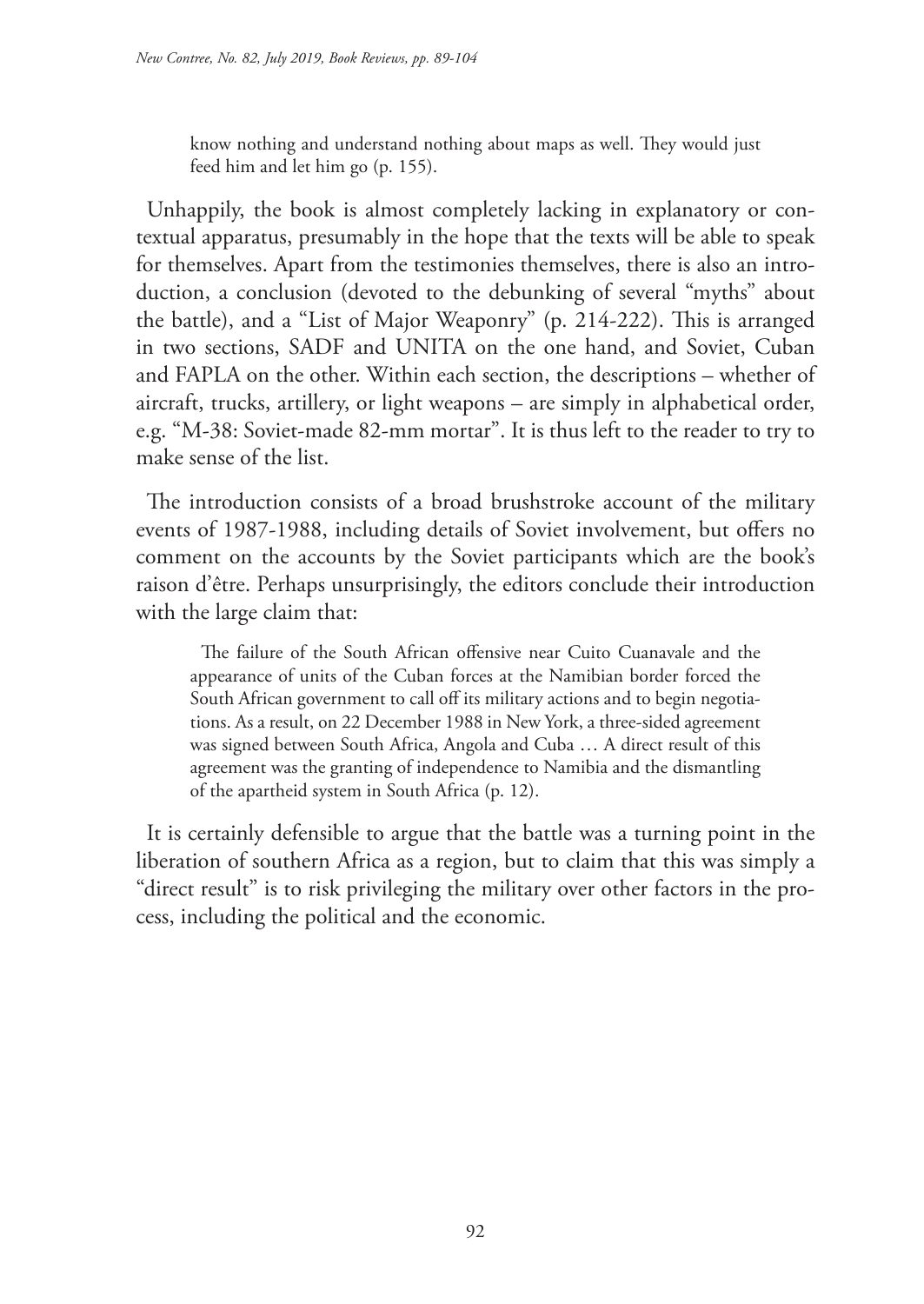# *Memory against forgetting: Memoir of a time in South African politics 1938-1964*

## **(Second Edition***,* **Johannesburg: Wits University Press, 2017, 359 pp. ISBN: 978-1-77614-154-8)**

#### **R Bernstein**

Garth Benneyworth *University of Johannesburg* garth.benneyworth@spu.ac.za

In "one of the longest and most testing journeys in history", Rusty Bernstein's Memory Against Forgetting stands, as testimony to the endurance of the human spirit, when confronted with adversity. More so, when pitted against a ruthless regime, determined in its quest to crush all opposition to it. Rusty Bernstein, his family and comrades did just that, stepping forwards, in defence of their principles. Pitted against the granite face of nationalism, fascism, apartheid; Bernstein's memory and testimony covers an era in South Africa's history and that of humanity, one which should never be forgotten.

Effortlessly weaving his narrative through key milestones of the historical milieu, a political consciousness emerges in the 1930s. These early years being shaped by the clouds of an international cataclysm. Serving in North Africa and Italy during the Second World War, Bernstein returned to a divided society, one to be further polarised and subjected to a new fascism – apartheid.

The Freedom Charter was a future vision for a society liberated from a direction in which it was being propelled. Bernstein articulated the submissions shaping this positional statement and, articulated many other keys positions, during his life in the liberation struggle. Always modest of his role in seismic events, he relates the Treason Trial with a sardonic, yet humorous narrative; the birth of his son, being arrested on a charge of Treason and jailed in the Johannesburg Fort, through to standing trial. A moment in the absurdity of it was that the evidence production line could lead to the gallows, yet the warning couldn't be taken seriously. The accused were all bored to death and longing for a break for tea. Needless to say the state's case collapsed.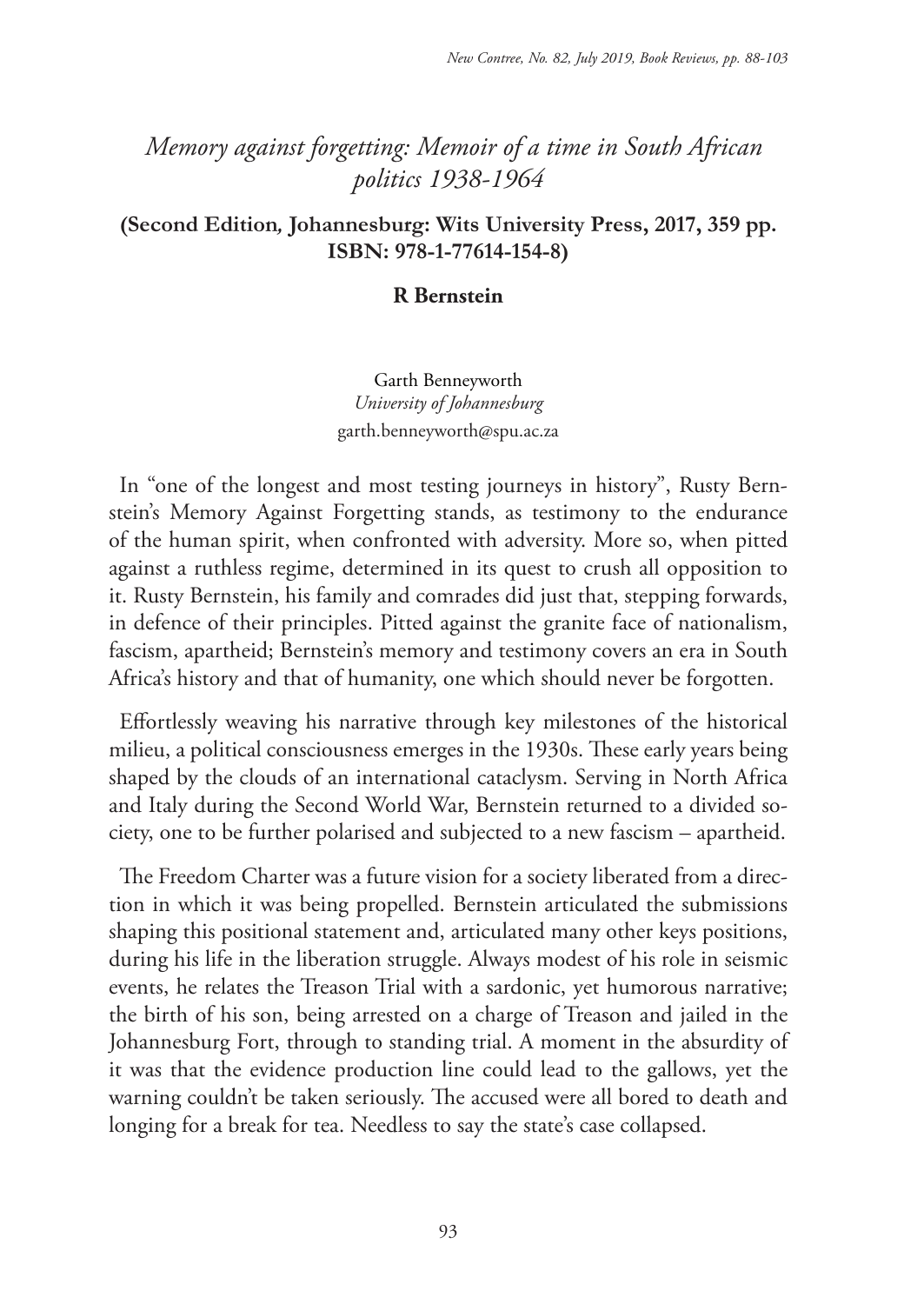A key point in Memory Against Forgetting is Bernstein's narrative in the build up towards, and that, of the Rivonia era. The 1961 Sharpeville Massacre, the banning of political movements, and the suppression of peaceful protests, often through methods of increasing state brutality. The days of petitions, strike action and boycotts were ending. New forms and methods of struggle were vital to enable the continuance of resistance to apartheid. Bernstein played a key role in establishing these new forms of struggle which started centring on underground activity. An organised armed struggle emerged in 1961, which by 1963 linked itself to places and spaces, including Liliesleaf.

The significance of Liliesleaf is that this is a tangible place where the transition into a new form of struggle, namely armed struggle occurred, making Liliesleaf an icon of that struggle for freedom. Liliesleaf represents a seminal shift in South Africa's liberation struggle. Numerous layers of significance exist. Today Liliesleaf is branded A Place of Liberation. Yet Liberation, indeed freedom, came at a cost.

Arrested at Liliesleaf, along with key leaders of the liberation movements, Rusty Bernstein stood trial in the Rivonia Trial, together with his comrades. Bernstein experienced the solitary silence of the cell; the stresses and horrors of detention and interrogation. The uncertainty of life and a future. Yet his family stood strong, as did his comrades. Despite all.

Bernstein's narrative of the trial itself, is that of a relentless yet ethically bankrupt prosecution, which sought to destroy and discredit individuals, along with the causes they represented. Facing the reality of the death sentence or life imprisonment for sabotage, Rusty defended himself with dignity, alongside Nelson Mandela, Walter Sisulu, Govan Mbeki, Raymond Mhlaba, and other leaders of the African National Congress, Umkhonto we Sizwe and the South African Communist Party.

Bernstein's eyewitness account together with his unique insights into his comrades and their cause is invaluable to understanding the intricacies of the trial and the Rivonia era. A remarkable narrative of that social and political era, spanning almost four decades, told with a frankness and humility, which is rare. Once acquitted, he and his family faced ongoing persecution. The road into exile presented the only option, literally over and out, the title of his final chapter, immediately after the Rivonia Trial.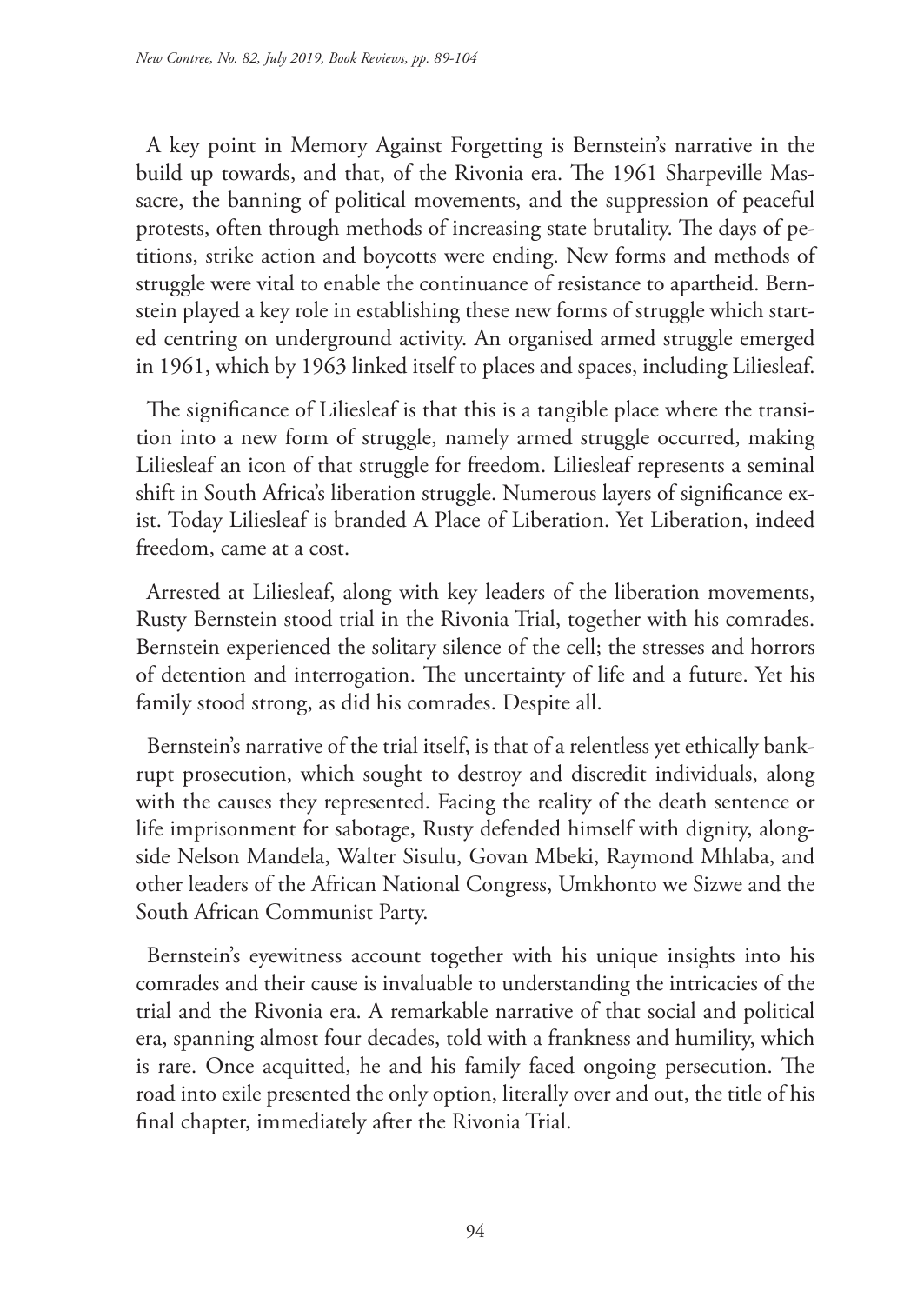Yet no dream was ever abandoned. Two decades passed in giving support from exile to sustain and develop the liberation struggle. Thirty years later in May 1994, standing on the terrace of the Union Buildings, Pretoria this was a moment of vindication. Although the end of a single journey, it represented the beginning of another, opening stage of history. Yet not the end of a journey, merely the beginning of another for the faith and dedication for those who sacrificed.

In recording our history and preserving our heritage the lessons of the past and the voice of history can help us to understand that past accurately and honestly. For over the passage of time, it happens that memory changes, diminishes, or is forgotten. Bernstein's account enables both the recovery and preservation of memory and stands as a testament to the importance of memory, in recognising the lessons of the past.

# *A turbulent South Africa: Post-apartheid social protest*

# **(Translated by A Brown. Albany, State University of New York Press, 2018, 266 pp. ISBN: 9-78143846977-5)**

# **J Tournadre**

Retha Langa *University of the Witwatersrand* rethag@gmail.com

As I write this, South Africa is in the midst of a series of protests in the runup to the country's elections on 8 May. In what has been described as the most contested elections of the country's 25-year-old democracy with 48 parties appearing on the ballot paper, protests have been a regular feature of the news cycle as residents attempt to grab the attention of politicians frantically campaigning for votes. By May, 140 service delivery protests had taken place nationwide, according to Municipal IQ, a data service monitoring municipalities. 1

Jérôme Tournadre, explores such protests in *A turbulent South Africa: Postapartheid social protest.* As he correctly points out in his introduction, there

<sup>1</sup> N Gous, "Service delivery protests on the rise, with petrol bombs being used and journalists targeted", *Sowetanlive*, 11 June 2019 (available at https://www.sowetanlive.co.za/news/south-africa/2019-06-11-service-deliveryprotests-are-on-the-rise-this-year-warn-experts2/, as accessed on 12 June 2019).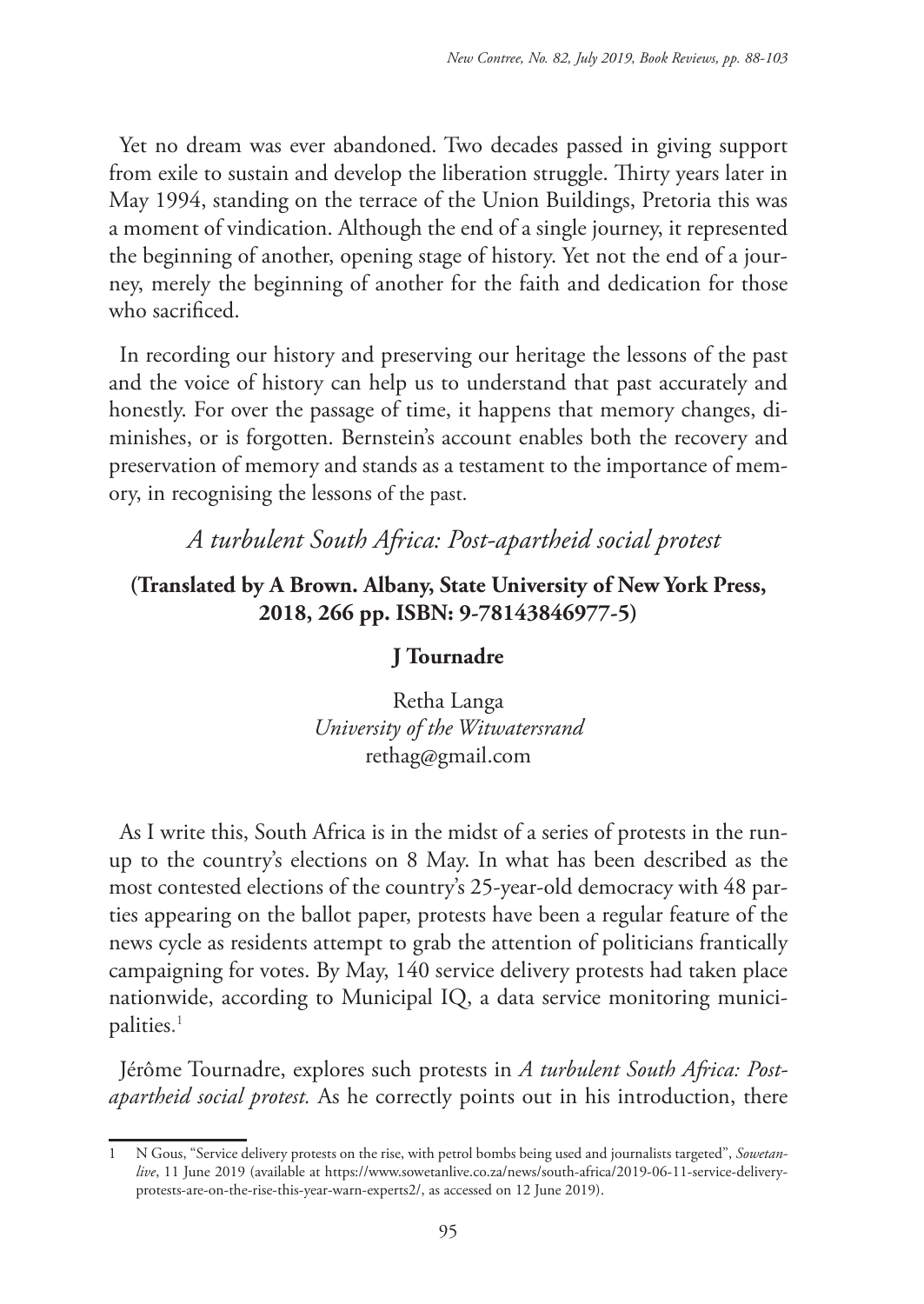is no shortage of scholarship on post-apartheid protest.2 What distinguishes his study from many other works, which Tournadre views as taking "monographic approaches", or which often tend "to interpret the revolts and resistance of the poorest strata of society… in the light of concepts forged by great "radical" thinkers, on in terms of some grand narrative" (p. xiii), he attempts to provide an overview of protest in post-apartheid South Africa within its historical context. He seeks to help the reader "understand the dynamics of protest movements" and "what is actually happening *in the field*" by considering the "ordinary social relations and apparently innocuous moments that make up daily life in the townships" (p. xiii).

Tournadre's research is based on data gathered between 2009 and 2015 – essentially the first six years of Jacob Zuma's presidency, which started in May 2009. He primarily focuses on organisations that have sought to oversee and direct protest, in particular the Unemployed People's Movement in Grahamstown, Abahlali baseMjondolo in Cape Town and the Soweto Electricity Crisis Committee (SECC). To a lesser extent, he also considers Abahlali baseMjondolo in Durban and the Anti-Privatisation Forum in Johannesburg. Interestingly, he does not include the *Rhodes Must Fall* and *Fees Must Fall* movements. This decision was perhaps influenced by the timing of their activities as his data collection ended in 2015 – the year both movements were born. However, it would have enriched his study to compare and contrast the character, strategies and tactics of the student movements with the organisations that formed part of his research. Two other important events that one would expect to receive attention in such a study, but are only briefly referred to, are the Marikana massacre of August 2012 and the formation of the Economic Freedom Fighters (EFF) – currently the third largest political party in the national assembly.

Tournadre conducted approximately 60 semi-structured interviews during the time he spent with "militants, at their headquarters, while travelling to neighborhoods or on the occasion of demonstrations". This "immersion", writes Tournadre, "made it possible… to witness militancy on a day-to-day basis… the tasks, moments, and interactions, seemingly trivial, nonconfrontational, and disconnected from protest action in the strict sense of the term, that work to maintain things over the life of the organization…" (p. xxiv). Further interviews were done with individuals that have regular contact with

<sup>2</sup> R Ballard, A Habib, and I Valodia (eds) *Voices of protest: Social movements in post-apartheid South Africa* (Scottsville, University of KwaZulu-Natal Press, 2006); J Brown, *South Africa's insurgent citizens: On dissent and the possibility of politics* (London, Zed Books, 2015).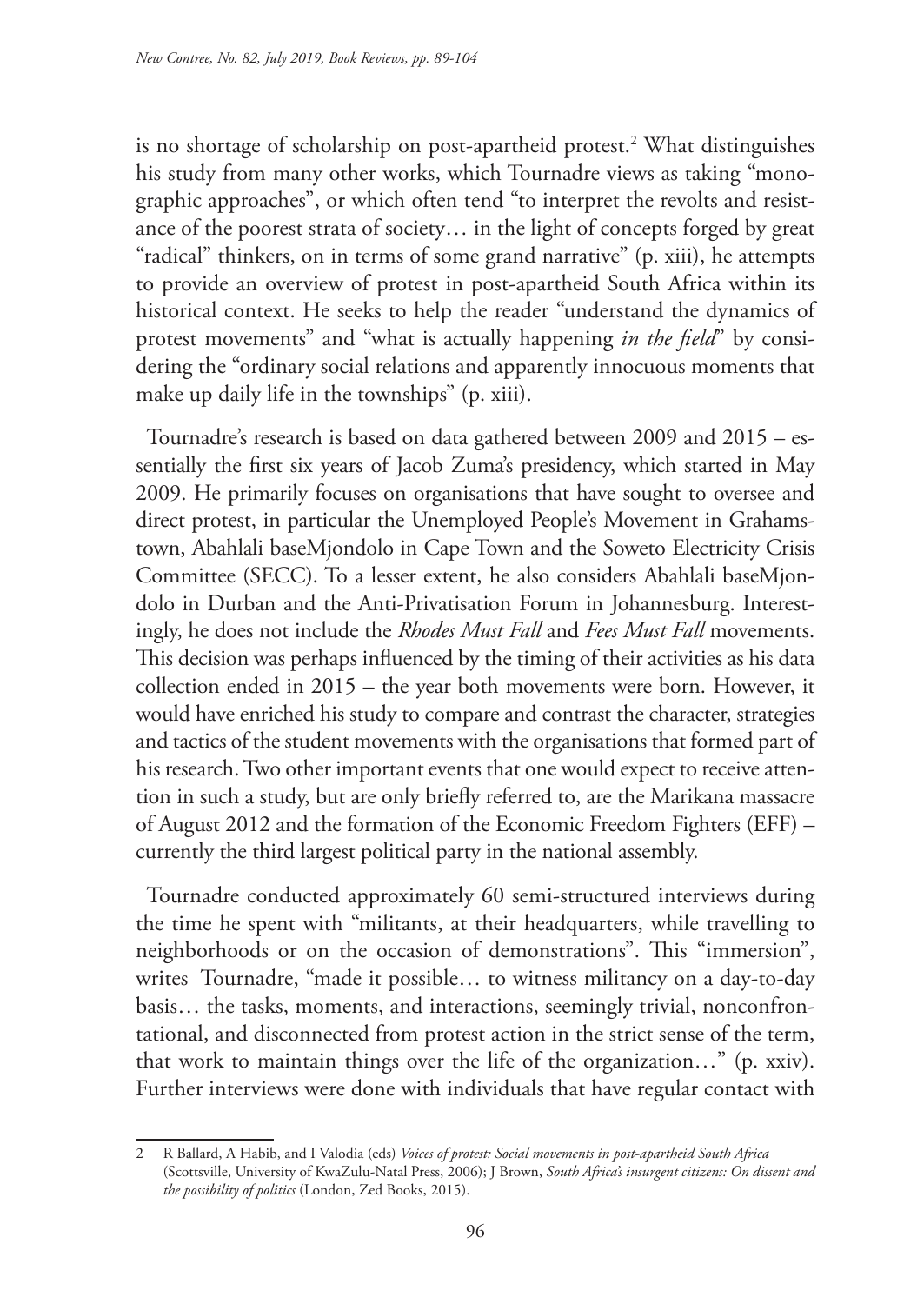activists, including trade unionists and representatives from non-governmental organisations.

He introduces the idea of an "intermediate political space"  $(p. 201)$  – a fluid space without clear borders that does not belong to that of social protest nor institutional politics, but is also not completely detached from these worlds. It is rather an "in-between" (p. 202) space that has come to the fore since 2005/6 when activists began to lose faith in the capacity of their tactics to achieve a tangible impact and the marginalisation of the left in the ANCled alliance. An example of a group operating in this space is the Operation Khanyisa Movement (OKM), formed before the 2006 local government elections, who participated in electoral politics while retaining some tactics more closely associated with those of a social movement.

Tournadre describes South Africa as "turbulent" (p. 224) in the title of his book, which he contrasts with the idea of the rainbow nation and the ideology of reconciliation, driven and epitomised by former president Nelson Mandela, and the description of South Africa as the "the rape capital of the world". It is a country not yet settled where "the lines of demarcation between the worlds of protest and politics are not always drawn with a firm hand. They fluctuate in accordance with frequent and numerous interactions" (p. 223).

He also discusses competing claims to the heritage of the struggle against apartheid – the past, and who has the right to claim ownership of its interpretation and deployment, continues to occupy a prominent space in current political battles. Activists, he argues, frame their protests as a continuation of the struggle, essentially "an extension of *yesterday's* fight" (p. 170). The idea that the struggle is not yet over<sup>3</sup> is a tactic also regularly used by members of the ruling party, including former ANC president Jacob Zuma, who demonstrates this through his deployment of struggle songs. Tournadre refers to such performance modes, including the *toyi-toyi,* which he describes as being part of "attempts to forge an ancestry for the current social struggles" (p. 170). Here I would argue that he is being too dismissive of the potency found in these performances, the way they reactivate and mobilise collective memories of the struggle, and the rich meanings they generate and convey.<sup>4</sup>

<sup>3</sup> C Kros, "Twenty years of heritage studies – the showbiz of history?", *Social Dynamics*, 43(3), 2017, pp. 358-373.

<sup>4</sup> L Gunner, "Jacob Zuma, the social body and the unruly power of song", *African Affairs,* 108(430), 2009, pp. 27- 48; L Gunner, "Song, identity and the state: Julius Malema's Dubul' ibhunu song as catalyst", *Journal of African Cultural Studies,* 27(3), 2015, pp. 326-341; R Suttner, "The Jacob Zuma rape trial: power and African National Congress (ANC) masculinities", *Nordic Journal of Feminist and Gender Research,* 17(3), 2009, pp. 222-236.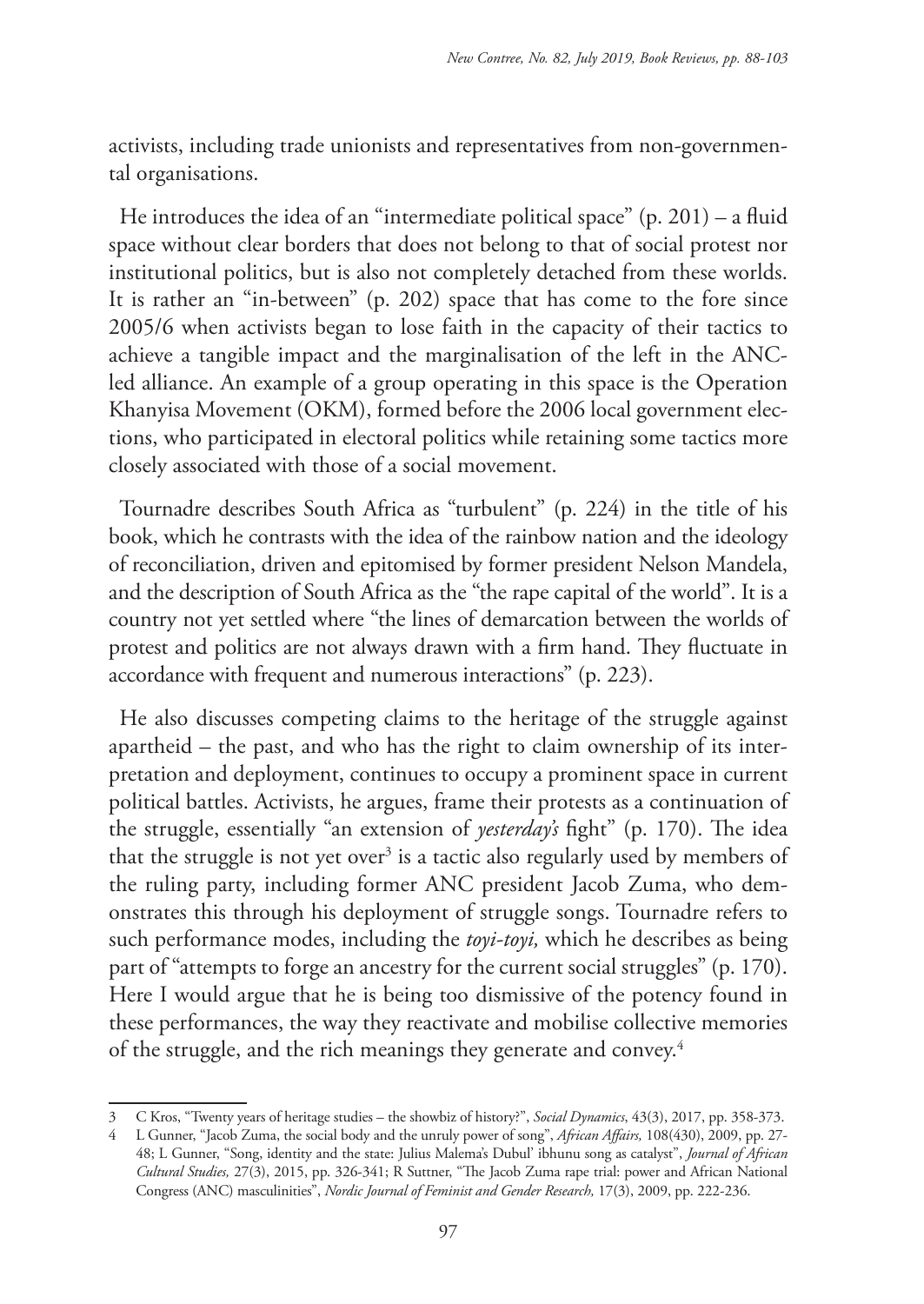Scattered in between his analysis, Tournadre includes 11 sub-sections, mostly anecdotes, separated from the rest of the text by their placement in grey boxes. One features the 57-year-old Levy who works as a reconnector for the SECC. Another tells the story of a Abahlali baseMjondolo mass meeting held in Khayelitsha, featuring speeches, singing and dancing. At times these short narratives feel out of place between his dense writing, but they do bring the reader slightly closer to the on-the-ground tactics of these organisations.

Finally, Tournadre ambitiously aims to provide the reader with an overview of post-apartheid protest while also giving us a sense of "what is actually happening *in the field*", the "ordinary social relations and apparently innocuous moments that make up daily life in the townships" (p. xiii). He succeeds in the former but leaves the reader rather disappointed regarding the latter as one experiences a degree of distance between the author and the activists and organisations he studied.

# *South Africa versus Rommel. The untold story of the Desert War in World War II*

(Review in Afrikaans)

## **(Delta Books, Johannesburg en Kaapstad, 2018. ISBN 978-1-92824-807-1)**

## **D Brock Katz**

Wessel Visser *University of Stellenbosch* wpv@sun.ac.za

Alhoewel daar alreeds 'n hele korpus van literatuur oor Suid-Afrika se deelname aan die Tweede Wêreldoorlog en spesifiek die Unieverdedigingsmag se aandeel aan die veldtogte in Oos-en Noord-Afrika bestaan, is hierdie publikasie deur David Katz nie maar slegs 'n gewone toevoeging tot daardie militêre historiografie nie.

Katz benader die onderwerp vanuit die oogpunt van 'n militêre akademikus deur voor die aanvang van die inhoudelike hoofstukke eers behoorlike bronnekritiek toe te pas op die bestaande gepubliseerde literatuur oor Suid-Afrika se betrokkenheid in Oos-Afrika en by die sogenaamde woestynoorlog in Noord-Afrika. Die skrywer het 'n indrukwekkende lys van boeke, amptelike en semiamptelik gepubliseerde staatsgeskiedenisse, biografieë, tesisse, internetbronne en akademiese tydskrifartikels geraadpleeg. Daarbenewens het hy uitgebreide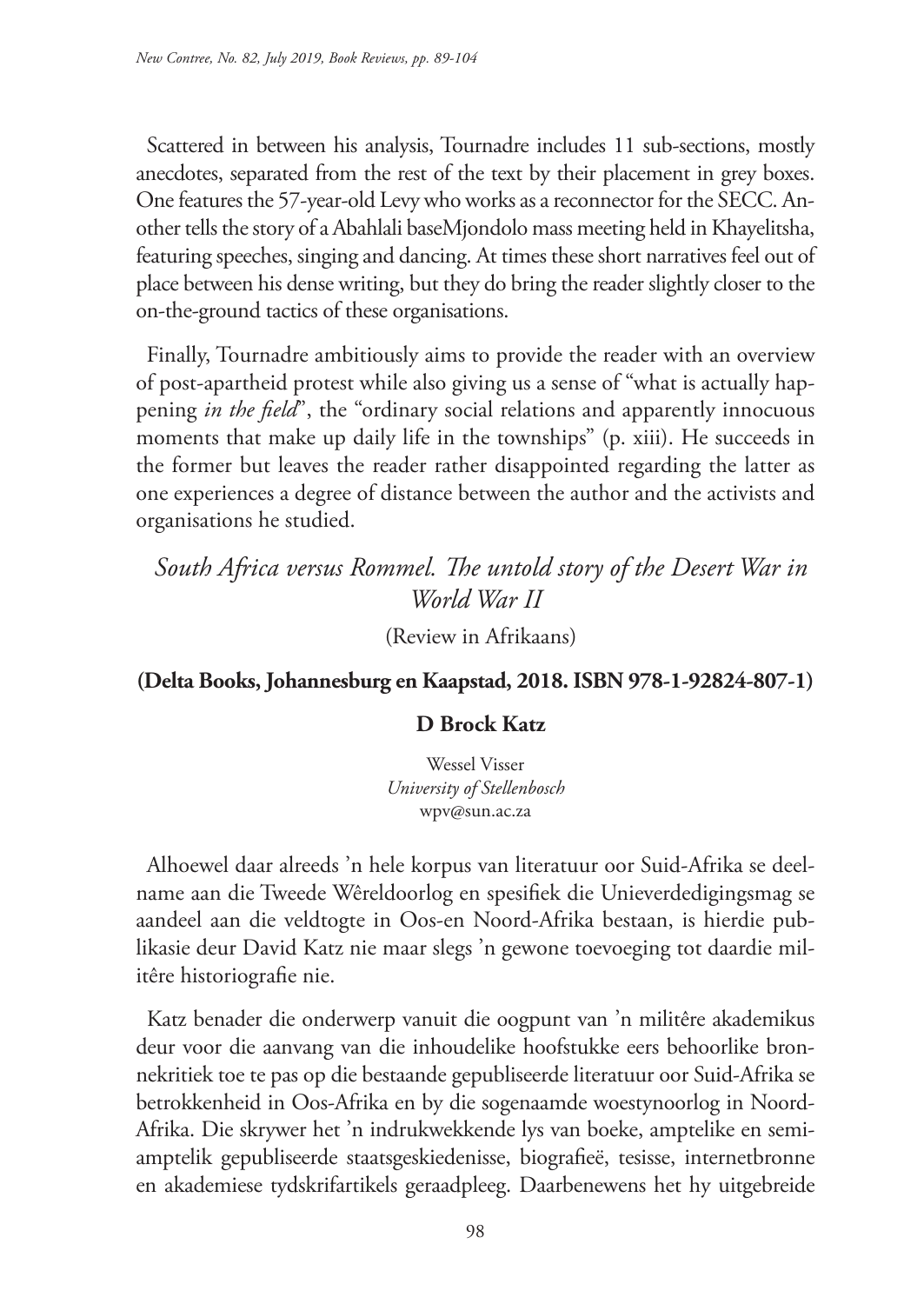en instensiewe navorsing gedoen in die Militêre Argief Dokumentasiesentrum van die Suid-Afrikaanse Nasionale Weermag en die Nasionale Argief van Suid-Afrika te Pretoria, asook in buitelandse argiewe soos die Britse Nasionale Argief. Katz is een van min militêre historici wat ook 'n intensiewe studie van die vertaalde Italiaanse en Duitse weergawes van die militêre veldtogte in Noord-Afrika gedoen het ten einde 'n meer gebalanseerde siening van die verskillende weermagte se betrokkenheid by die stryd weer te gee, alhoewel sy fokus uiteraard die Unieverdedigingsmag is. Hy verklaar dat baie historici die uiters belangrike aandeel van die Koninklike Italiaanse Weermag tot die aanvanklike militêre suksesse van die *Deutsches Afrika Korps* van veldmaarskalk Erwin Rommel in Noord-Afrika misgekyk het as gevolg van die mite van die Italianers se veronderstelde minderwaardige militêre optrede en vermoëns.

Bogenoemde is dan ook 'n kenmerk van Katz se ewewigtige benadering tot die studie. Hy draai geen doekies om nie en die foute en prestasies van die bevelvoerders en die Suid-Afrikaanse en ander Gemenebes leërs wat aan die Britse Agste Leër in Noord-Afrika verbonde was, sowel as dié van die Duitse en Italiaanse magte, word sonder aansiens des persoons bespreek en aan die kaak gestel.

Die boek betaan uit agt inhoudelike hoofstukke. Soos baie ander Geallieerde leërs was die Unieverdedigingsmag met die uitbreek van die oorlog nie juis gerat of opgelei vir grootskaalse oorlogvoering nie maar het tog deur die mobilisering van die plooibare Suid-Afrikaanse oorlogsekonomie daarin geslaag om die Eerste Suid-Afrikaanse Infanterie Brigade onder leiding van kolonel (later generaal) Dan Pienaar gevegsgereed te kry. Hoofstuk twee bespreek die Suid-Afrikaanse veldtog van Julie 1940 tot Junie 1941 in Oos-Afrika. Die relatiewe plat landskap van die streek het die Suid-Afrikaanse voorkeur vir mobiele oorlogvoering en omsingelingsmaneuvers soos 'n handskoen gepas en die veldtogte van 61 Gemeganiseerde Bataljongroep onder leiding van genl.-maj. Roland de Vries tydens die Grensoorlog van die tagtigterjare sou ook grootliks op hierdie taktiese doktrine gebaseer wees.

Na afhandeling van hierdie susksesvolle veldtog, waarin veral die Italiaanse steuntroepe nie veel weerstand aan die Suid-Afrikaners gebied het nie, is die Suid-Afrikaanse leëreenhede na Noord-Afrika in die Libiese woestyn ontplooi waar dit deel gevorm het van die Britse Agste Leër onder die opperbevel van genl. Wavell en later genl. Auchinleck. Tydens die woestynoorlog sou die Suid-Afrikaners, in teenstelling met hulle ervaring in Oos-Afrika, dikwels egter meer teenspoed as voorspoed ervaar. In hoofstuk drie ontleed Katz die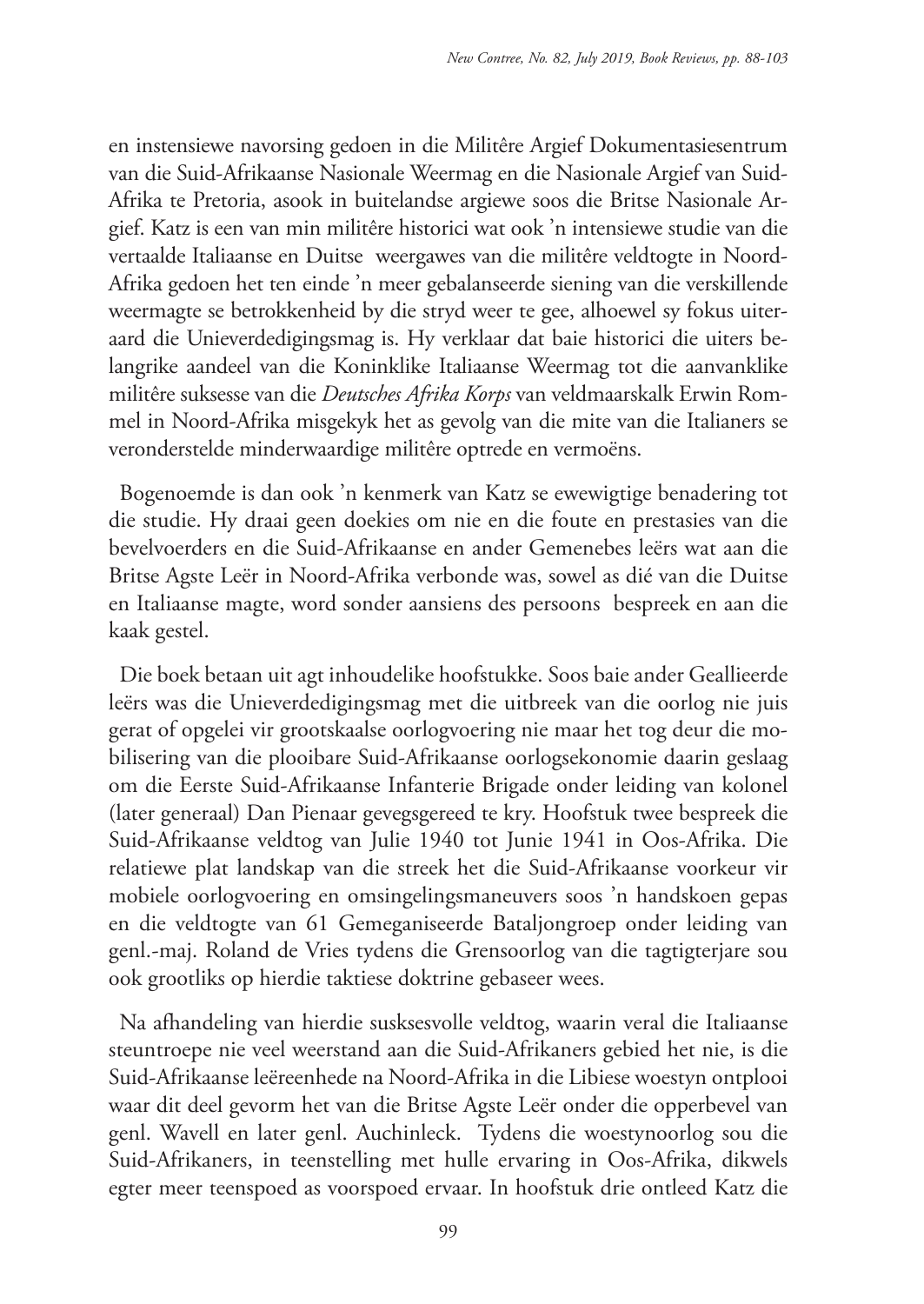moontlike aanleidende oorsake tot hierdie situasie en skryf dit toe aan die verskillende benaderings in militêre doktrine tot oorlogvoering tussen die Britse en Duitse opperbevelstrukture. Tydens die woestynoorlog het die Duitse *Wehrmacht*, soos vergestalt in sy *Afrika Korps* onder leiding van Rommel, van die beginsel uitgegaan dat die oorhand oor die vyand ten beste verkry kon word deur 'n konsentrasie van voldoende mannekrag en mobiele, gekombineerde krygstuig bestaande uit infanterie, artillerie en panser by die gekose aanvalspunt (*Schwerpunkt*).

Daarteenoor was die Britse benadering eerder op statiese verdediging van verdedigingslyne ingestel en geneig om hulle magte eerder daarvolgens te versprei in sogenaamde "Jock Columns", as om maksimum vuurkrag op 'n stra-tegies voordelige punt soos die Duitsers te konsentreer. As gevolg van hulle voorkeur vir mobiele oorlogmaneuvers was statiese gevegstellings en hulle aversie vir hoë ongevalle tydens frontale aanvalsinisiatiewe volgens Katz 'n vervloeking vir die Suid-Afrikaners. In hierdie opsig het veral genl. Dan Pienaar, as bevelvoerder van die Eerste Suid-Afrikaanse Infanterie Brigade (later Divisie), dikwels met die Britse opperbevel gebots en soms amper tot op die punt van insubordinasie geweier om sekere bevele uit te voer waar die Suid-Afrikaanse magte die vyand trompop sou moes loop, of het dit probeer omseil deur sekere voorafbepaalde strategiese opmarspunte nie betyds te bereik nie.

In hoofstukke vier tot ses word die Suid-Afrikaanse deelname aan gevegte in Noord-Afrika as deel van Operasie Crusader bespreek. Katz ontleed indringend die gemengde suksesse en neerlae van die Suid-Afrikaanse magte by Gazala en Sidi Rezegh. Hy beskryf die redes waarom Rommel se *Afrika Korps*  ten spyte van minder troepe en wapentuig die Geallieerdes met die Duitse *Schwerpunkt*-taktiek uitoorlê het en onder andere die Vyfde Suid-Afrikaanse Infanterie Brigade feitlik vernietig het. Katz wys veral op twee punte wat nie in diepte in die bestaande literatuur oor Suid-Afrika se deelname aan die woestynoorlog belig word nie.

Ten eerste het die Italiaanse troepe in Libië baie sterker en verwoed weerstand gebied om die Suid-Afrikaanse aanvalsinisiatiewe by Gazala af te weer, selfs tot die mate dat die Suid-Afrikaners in sommige gevalle die aftog moes blaas. Oorhoofs skryf Katz die Suid-Afrikaanse flaters deels ook toe aan die Britse stellingkrygstaktiek wat eerder op statiese verdediging ingestel was en aanvalsinisiatief aan Rommel oorgelaat het. Hier word genl. Dan Pienaar, wat in bestaande literatuur, op enkele werke na, oorwegend as 'n onbesproke Suid-Afrikaanse militêre held voorgehou word, egter in meer kontroversiële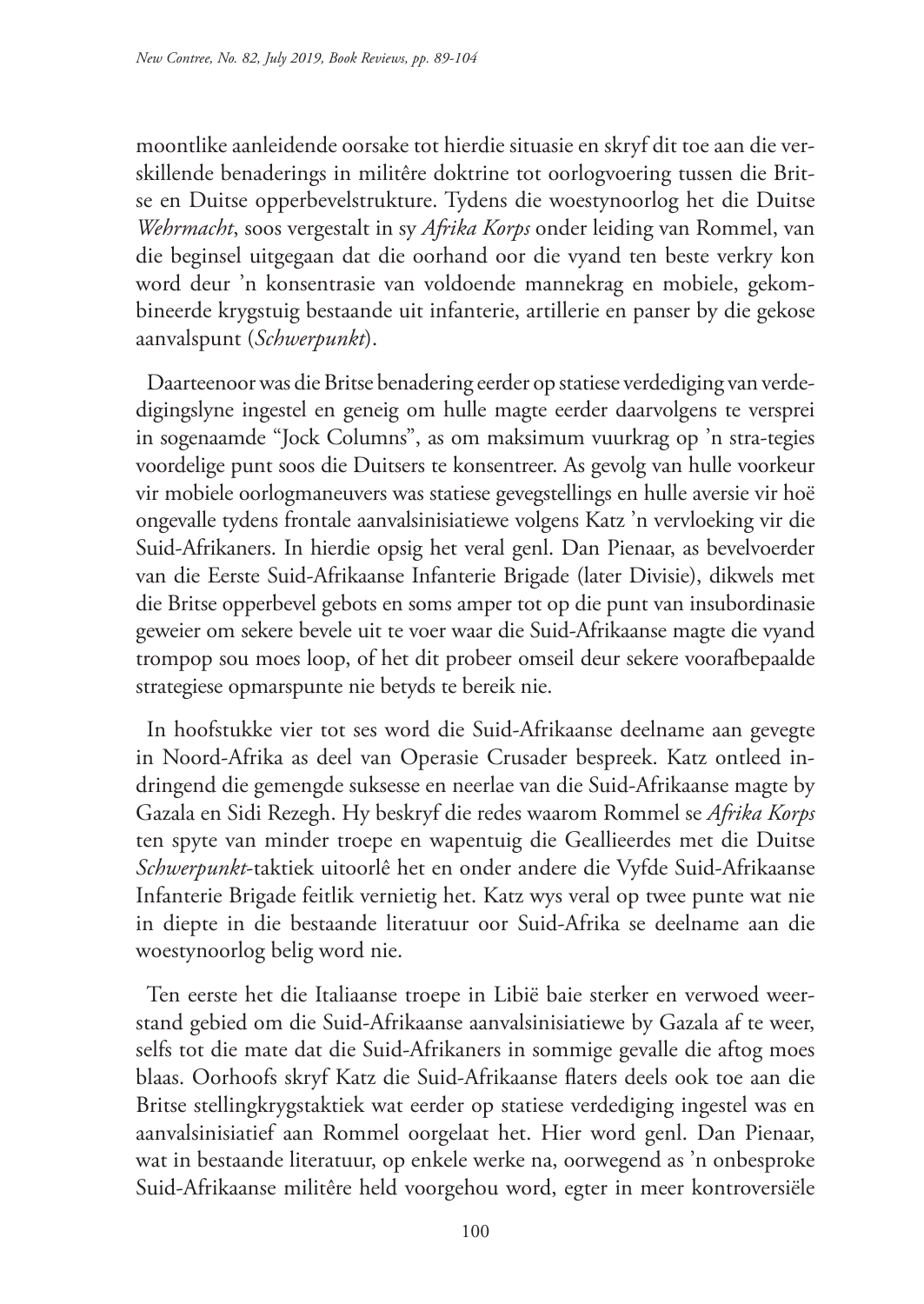terme geskets. Met sy obstruksionistiese houding en weerstand teen statiese oorlogvoering verset Pienaar hom daarteen om sekere militêre maneuvers in opdrag van die Britse opperbevel uit te voer. Hy het min vertroue in die Britse bevelsvermoë gehad wat, volgens hom, onnodig troepe deur sinnelose taktiek opgeoffer het. Aan die anderkant is die oorversigtigheid en aarseling van die Suid-Afrikaande magte onder bevel van Pienaar om tot aksie oor te gaan in sekere kringe in die Britse Agste Leër selfs as vorme van lafhartigheid beskou.

 Dit was ook verhelderend om te lees van die invloed wat politiek op die Geallieerde krygsmaneuvers tydens die woestynoorlog uitgeoefen. Katz beskryf gevalle waar Pienaar ten opsigte van die Suid-Afrikaanse magte en lt.-genl. Bernard Freyberg, bevelvoerder van die Tweede Nieu-Seelandse Infanterie Divisie, van hulle politieke konneksies tuis (in Pienaar se geval genl. Smuts) gebruik gemaak het om in weerwil van Britse militêre gesag afwisseling vir hulle beproefde magte na swaar veldslae te bewerkstellig. Dit is 'n goeie illustrasie van die ou gesegde van Carl von Clausewitz dat oorlog niks anders is as 'n voortsetting van politiek deur die toevoeging van ander middele nie.

Hoofstuk sewe beskryf die rampspoedige val van Tobruk in die hande van die Duitse magte in 1942. Katz skryf dit veral aan twee faktore toe. In die eerste plek was daar klaarblyklik verwarring of 'n kommunikasiegebrek tussen Winston Churchill, die Britse Eerste Minister, en die opperbevel van die Britse Agste Leër, of Tobruk daadwerklik en ten alle koste as 'n strategiese Geallieerde vesting verdedig moes word en of die Britse magte moes terugval na 'n posisie in die rigting van Egipte om vandaar vir 'n teenaanval teen die Duitsers te hergroepeer. Tweedens, weens 'n sameloop van bevorderingsomstandighede, is die verkeerde persoon op die verkeerde tydstip in bevel van Tobruk geplaas. Genl. maj. Hendrik Klopper is sonder enige oorlogservaring direk vanuit Pretoria as bevelvoerder van die ewe onervare Tweede Suid-Afrikaanse Infanterie Divisie na Tobruk oorgeplaas. Hierdie ongelukkige sameloop van omstandighede, asook verwarring oor die verdediging van die behoud van Tobruk, aldan nie, het daartoe gelei dat toe Rommel se magte met misleidingstaktiek die vesting aangeval het, Klopper en sy bevelvoerders te lank geaarsel het om tot aksie van watter aard ook al oor te gaan en toe in verdwaasde verstarring, sonder veel slag of stoot, aan die Duitsers moes oorgee.

Churchill se vroegtydige vervanging van Auchinleck deur veldmaarskalk Bernard Montgomery as opperbevlevoerder van die Briste magte in Noord-Afrika voor die beslissende Slag van El Alamein, wat in hoofstuk agt bespreek word, was nie net voordelig vir die Geallieerde magte aldaar in die algemeen nie, maar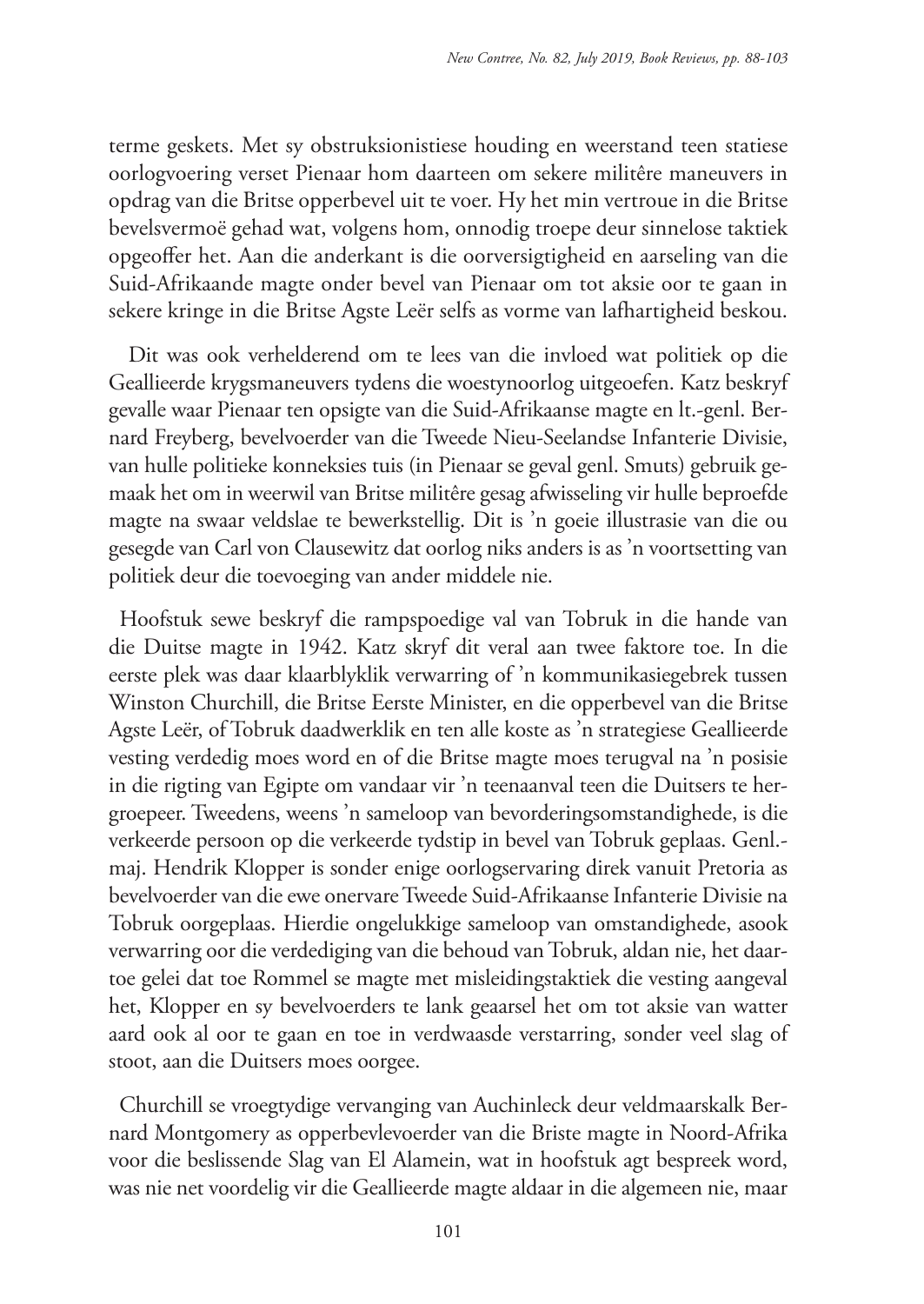in die besonder ook voordelig vir die lotgevalle van genl. Dan Pienaar. Anders as in die geval met sy voorgangers, het Pienaar Montgomery se verandering van die taktiek van statiese oorlogvoering met ope arms aanvaar en laasgenoemde onvoorwaardelik ondersteun. By El Alamein is die Duitse opmars uiteindelik gestuit waarin die vuurkrag van die Suid-Afrikaanse artillerie 'n deurslaggewende rol gespeel het en waarna die Eerste Suid-Afrikaanse Infanterie Divisie aan die oorlogsteater in Noord-Afrika onttrek het.

'n Paar punte van kritiek op Katz se studie is wel ter sake. In die aanloop tot die Slag van El Alamein word 'n kontroversiële beeld van genl. Dan Pienaar ten opsigte van sy militêre leierskap geskets. Het dit bloot daaroor gegaan dat hy minagtend en wantrouend teenoor die militêre strategie van die Britse opperbevel gestaan het of was hy aarselend of bang om te waag? Aan die ander kant, gegewe sy populariteit onder die Suid-Afrikaanse magte, het dit werklik oor sy besorgdheid gegaan dat sy troepe volgens sy oordeel onnodig ongevalle kon opdoen? Daar was maneuvers en veldslae tydens die Oos- en Noord-Afrika-veldtogte waar Pienaar hom uitstekend van sy taak gekwyt het. Katz verklaar dat sou Pienaar nie tragies en voortydig in 'n vliegtuigongeluk in Kenia in 1942 op pad na Suid-Afrika gesterf het nie, hy sonder twyfel die Sesde Suid-Afrikaanse Panser Divisie in Italië sou aanvoer in voortsetting van Suid-Afrika se militêre betrokkenheid by die Tweede Wêreldoorlog. 'n Volledige oordeel oor Pienaar se militêre vermoëns is dus by implikasie nie moontlik nie. Tog, op grond van sy optrede tot en met sy afsterwe, sou mens wou sien dat die skrywer bietjie meer oordeel fel en standpunt inneem aangaande Pienaar se militêre karakter, op soortgelyke wyse as wat hy Klopper se karaktereienskappe en militêre vermoëns beoordeel het.

Vanaf hoofstuk vier tot sewe word die deelname, suksesse en mislukkings van die Suid-Afrikaanse magte in detail beskryf. Dit sluit ook 'n aantal nuttige gevegskaarte in wat die militêre maneuvers en veldslae van die Geallieerde, sowel as die Spil-magte illustratief goed uitbeeld. Alhoewel die Eerste Suid-Afrikaanse Infanterie Divisie slegs aan 'n flankgedeelte van die Britse Agste Leër aan die Slag van El Alamein deelgeneem het, en daarna ontbind is en na Suid-Afrika teruggekeer het, was hulle aandeel aan die slag, soos reeds genoem, onontbeerlik om Rommel se opmars te help stuit. Daarom sou mens tog bietjie meer van 'n gedetaileerde beskrywing van die Suid-Afrikaanse troepemaneuvers in hoofstuk agt wou sien. Verder is die gebrek aan 'n gevegskaart, wat die maneuvers van die Geallieerde en Spil-magte tydens die Slag van El Alamein illustatief sou kon uitbeeld, 'n groot leemte in hierdie hoofstuk. Ter wille van leke-lesers van militêre geskiedenis sou